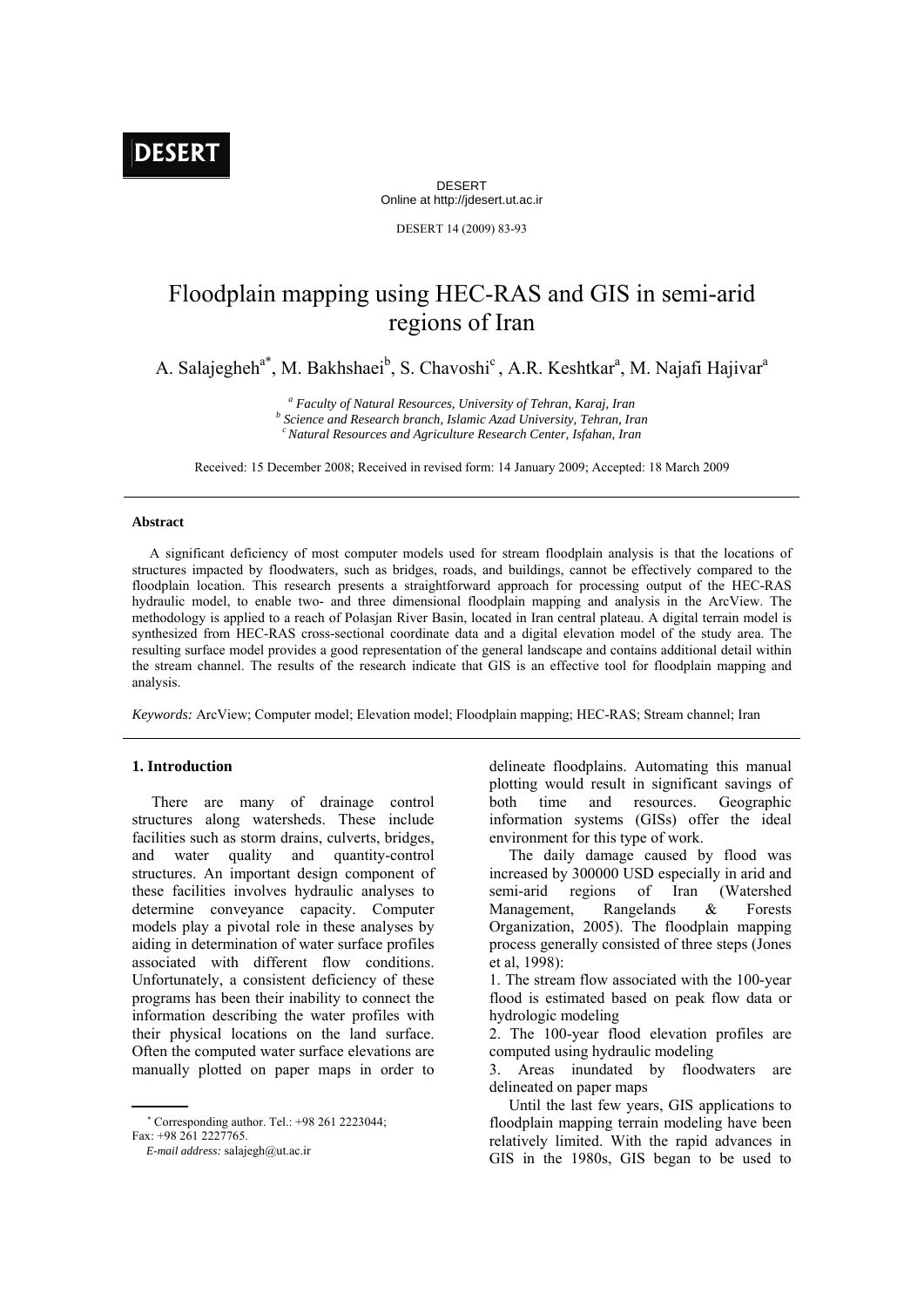represent the flow of water on the land surface. Much of the initial work dealt with the analysis of digital elevation models (DEMs), square grids of regularly spaced elevation data, for hydrologic applications. O'Callaghan and Mark (1984) and Jenson and Domingue (1988) developed methods to fill DEM depressions, and create flow direction and flow accumulation grids using a DEM as the sole input. These advances allowed for the automation of watershed and drainage network delineation. Unfortunately, the use of DEM surfaces is generally not suitable for large-scale terrain representation required for the hydraulic analysis of river channels. Because they cannot vary in spatial resolution, DEMs may poorly define the land surface in areas of complex relief (Carter, 1988). For hydraulic modeling of river channels, the triangular irregular network (TIN) model is preferred.

 A TIN is a triangulated mesh constructed on the (x,y,z) locations of a set of data points. The TIN model allows for a dense network of points where the land surface is complex and detailed, such as river channels, and for a lower point density in flat or gently sloping areas (Carter, 1988). Djokic and Maidment (1991) used TINs to model storm drainage in an urban setting. The TIN surface was found to be effective for the determination of parameters for design flow calculations. Beavers (1994) performed some of the first work connecting hydraulic modeling of

river channels and GIS. A GIS-based tool, named ARC/HEC2, was developed to assist hydrologists in floodplain analysis. In the years following the release of ARC/HEC2, many hydrologists have switched from using HEC-2 to the Windows based HEC-RAS hydraulic model. HEC-RAS differs from the HEC-2 model in that the capability to import and export GIS data was included in the program. Terrain information stored in a GIS can be translated to conform to the HEC-RAS data exchange file format. In 1997, Thomas Evans of HEC improved on the Beavers work with the release of a set of ArcInfo Macro Language scripts that serve as a pre- and postprocessor for HEC-RAS (Tate et al., 2002). The preprocessing AMLs create a data exchange file consisting of stream geometry descriptions extracted from a triangular irregular network (TIN) model of the land surface. In HEC-RAS, the user is required to provide additional data such as Manning's n, contraction and expansion coefficients, geometric descriptions of any hydraulic structures (e.g., bridges, culverts) in the cross sections, and bank stations and reach lengths (if they are not included in the exchange file). After running the model, HEC-RAS can export the output data into the same digital exchange file format. A TIN of the water surface can then be created from the exchange file using the AML post-processing macros. The process is illustrated in Figure 1.



Fig. 1. Evans' pre and post- processing for HEC-RAS (Tate, 2002)

 In function, Evans' work is quite similar to the work completed by Beavers and Djokic, with a primary difference being that Evans' programs work with the HEC-RAS model rather than HEC-2. The AML code provides a set of utilities that allows preparation of GIS data for HEC-RAS input and formatting of model output for GIS display. In 1998, the Environmental Systems Research Institute (ESRI) had a limited release of an ArcView extension called AVRAS. Whereas, the previous GIS software operated in the Arc/Info environment, AVRAS was designed to use ArcView as the pre and post-processing environment for hydraulic modeling in HEC-RAS. AVRAS was initially created by translating Evans' AML code into Avenue (ArcView's scripting language), but several additional utilities were later added to make the program more user friendly. In 1999, AVRAS was released as a commercial product by Dodson & Associates, Inc., under the trade name of GIS Stream Pro.

 This study presents a GIS approach for automated floodplain mapping to aid in the flood plain management. The approach establishes a connection between the HEC-RAS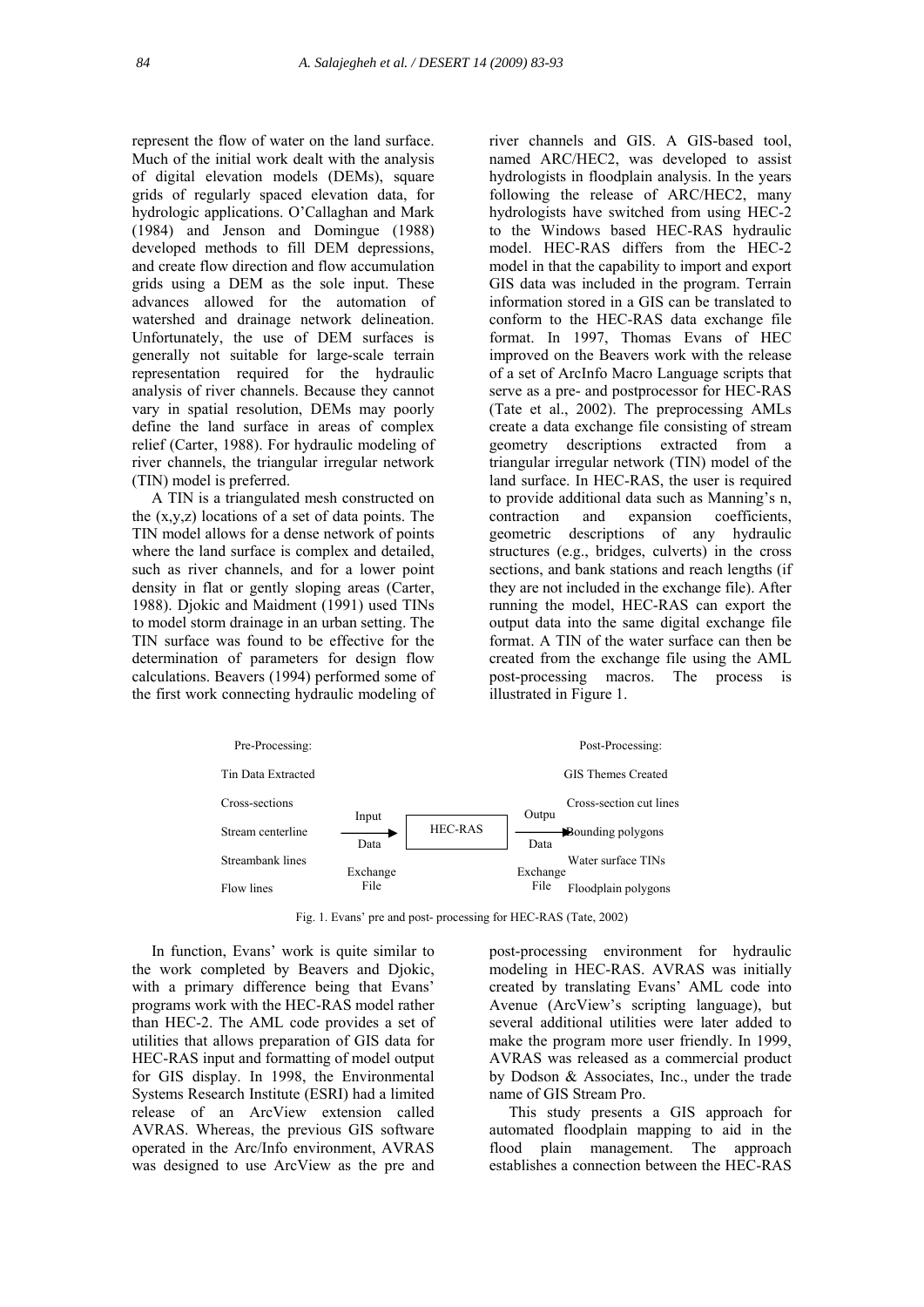hydraulic model and ArcView GIS, allowing for improved visualization and analysis of floodplain data. It also permits GIS to function as an effective planning tool by making hydraulic data easily transferable to floodplain management, flood insurance rate

determination, economic impact analysis, and flood warning systems. The main research objective is develop a procedure to take computed water surface profiles generated from the HEC-RAS hydraulic model and draws a map of the resulting floodplain in ArcView GIS.



Fig. 2. Location of the study area

#### **2. Materials and methods**

 Attaining this research objective requires translating hydraulic modeling output from HEC-RAS to ArcView. The difficulty stems from the fact that each program uses entirely different coordinate systems to define its data. HEC-RAS is a one dimensional model, intended for hydraulic analysis of river channels. In HECRAS, the stream morphology is represented by a series of cross-sections called river stations. Proceeding from downstream to upstream, the river station numbering increases. The distance between adjacent cross-sections is termed the reach length. Each cross-section is defined by a series of lateral and elevation coordinates, which are typically obtained from land surveys. The numbering of the lateral coordinates begins at the left bank of the crosssection, (looking downstream) and increases until reaching the right bank. The value of the starting lateral coordinate is arbitrary, only the distance between points is important. The result is that in effect, each cross-section has its own local coordinate system (Figure 3).

 In the HEC-RAS coordinate system, the coordinate of any given point is based on its river station along a one-dimensional stream centerline, location along the cross-section line,

and elevation. In contrast, data in ArcView are attributed with real-world map coordinates; the location of a given point in space is based on its easting (x-coordinate), northing (y-coordinate), and elevation (z-coordinate). Where HEC-RAS represents the stream as a straight-line in model coordinates, ArcView represents it as a curved line in map coordinates. In order to map the hydraulic modeling output in GIS, the differences between the HEC-RAS and ArcView coordinate systems must be resolved. This is the fundamental problem that this research solves.

# *2.1. Study area*

 Polasjan River Basin located in Iran Central Plateau was selected as the study area for this research. Polasjan River is a stream that flows south through the villages and its farms of Freidan, Freidoonshahr and Chadegaan counties an upstream tributary to Zaiand-e-Rood River Basin (Figure 2). Due to its proximity to numerous homes, farms and school buildings, the Polasjan River Basin's floodplain is of great interest to planners, developers, and property owners (Bakhshaei et al., 2006).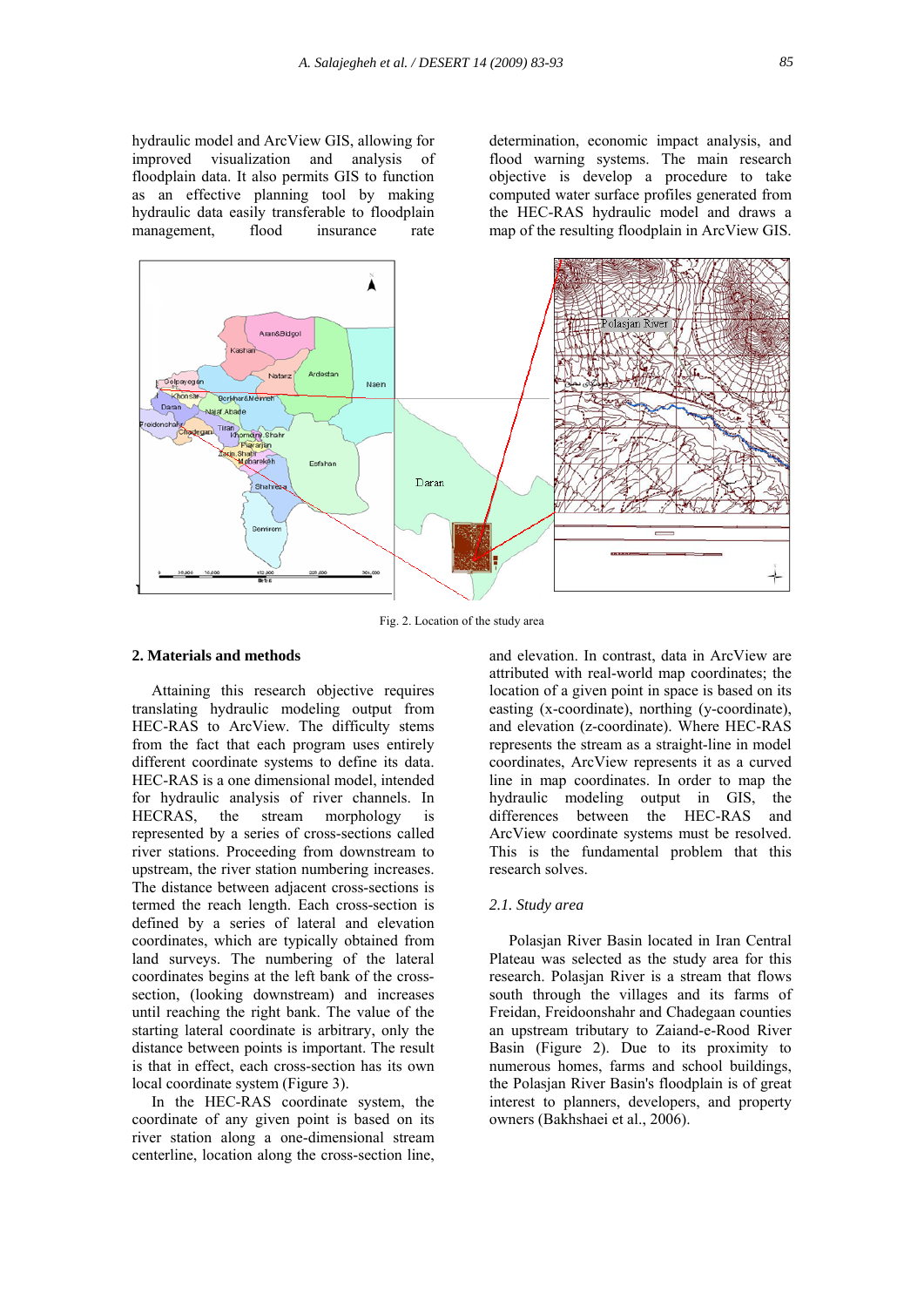

Fig. 3. HEC-RAS cross-section coordinates

#### *2.2. HEC-RAS parameters*

 HEC-RAS uses a number of input parameters for hydraulic analysis of the stream channel geometry and water flow. These parameters are used to establish a series of cross-sections along the stream. In each crosssection, the locations of the stream banks are identified and used to divide into segments of left floodway channel, and right floodway channel (Figure 4).



Fig. 4. Stream cross-section schematic (Tate, 1999)

 HEC-RAS subdivides the crosssections in this manner, because of differences in hydraulic parameters. Thus, friction forces between the water and channel bed have a greater influence in flow resistance in the floodway, leading to lower values of the Manning coefficient. As a result, the flow velocity and conveyance are substantially higher in the main channel than in the floodway. At each cross-section, HEC-RAS uses several input parameters to describe shape, elevation, and relative location along the stream:

• River station (cross-section) number

● Lateral and elevation coordinates for each (dry, unflooded) terrain point

● Left and right bank station locations

• Reach lengths between the left floodway, stream centerline, and right floodway of adjacent cross-sections (The three reach lengths represent the average flow path through each segment of the cross-section pair. As such, the three reach lengths between adjacent crosssections may differ in magnitude due to bends in the stream.)

• Manning's roughness coefficients

Channel contraction and expansion coefficients

• Geometric description of any hydraulic structures, such as bridges, culverts, and weirs.

 HEC-RAS assumes that the energy head is constant across the crosssection and the velocity vector is perpendicular to the cross-section (i.e., quasi one-dimensional flow on a twodimensional domain). As such, care should be taken that the flow through each selected crosssection meets these criteria. After defining the stream geometry, flow values for each reach within the river system are entered. The channel geometric description and flow rate values are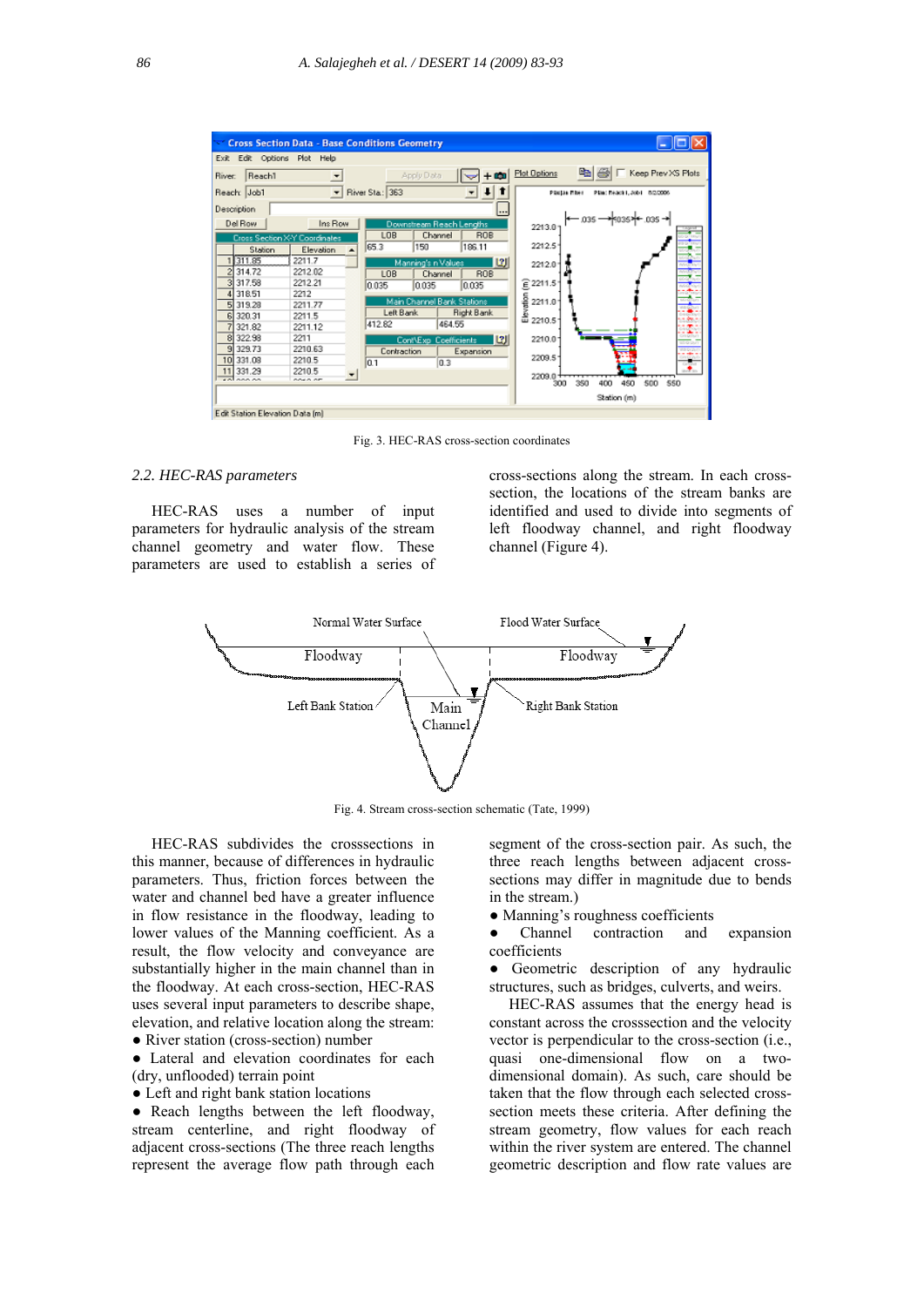the primary model inputs for the hydraulic computations.

$$
H = Z + Y + \frac{\alpha V^2}{2g} \tag{1}
$$

#### *2.3. Water surface profile computation*

 For open channel flow, the total energy per unit weight (energy head) has three components: elevation head, pressure head, and velocity head (Figure 5):

Where:

 $H =$  energy head  $(m)$ 

- $Z =$  channel bed elevation above a datum  $(m)$
- $Y = pressure$  head/water depth (m)
- α= velocity weighting coefficient



Fig. 5. Energy equation parameters for gradually varied flow (Tate, 1999)

 For steady, gradually varied flow, the primary procedure for computing water surface profiles between cross-sections is called the direct step method. The basic computational procedure is based on the iterative solution of the energy equation. Given the flow and water surface elevation at one cross-section, the goal of the standard step method is to compute the water surface elevation at the adjacent crosssection. For subcritical flow, the computations begin at the downstream boundary and proceed upstream; for supercritical flow, the computations begin at the upstream boundary and proceed downstream. At the boundary, the flow and water surface elevation must be known. The procedure is summarized below (assuming subcritical flow).

1. Assume a water surface elevation at crosssection 1.

2. Determine the area, hydraulic radius, and velocity (Eq. 2) of cross-section 1 based on the cross-section profile.

$$
Q = V_1 A_1 = V_2 A_2 \tag{2}
$$

Where:

 $Q =$  flow rate/discharge  $(m^3/s)$  $Vn$  = average velocity at cross-section n (m/s) An = area at cross-section n  $(m<sup>2</sup>)$ 

3. Compute the associated conveyance (Eq. 3) and velocity head values.

$$
K = (1/n).AR^{2/3}
$$
 (3)

Where:

 $R =$ hydraulic radius (m)

n = Manning roughness coefficient

 $K =$ conveyance (m5/3)

4. Calculate friction slope (Eq. 4), friction loss (Eq. 5), and contraction/expansion loss (Eq. 6).

$$
\overline{S}_f = \left(\frac{Q_1 + Q_2}{K_1 + K_2}\right)^2 \tag{4}
$$

Where:

 $\overline{S}_f$  = average friction slope between adjacent cross-sections

$$
h_f = L\overline{S}_f \tag{5}
$$

Where:

 $hf = friction head loss (m)$ 

L= distance between adjacent cross-sections (m)

$$
h_0 = C \left| \frac{\alpha_2 V_2^2}{2g} - \frac{\alpha_1 V_1^2}{2g} \right| \tag{6}
$$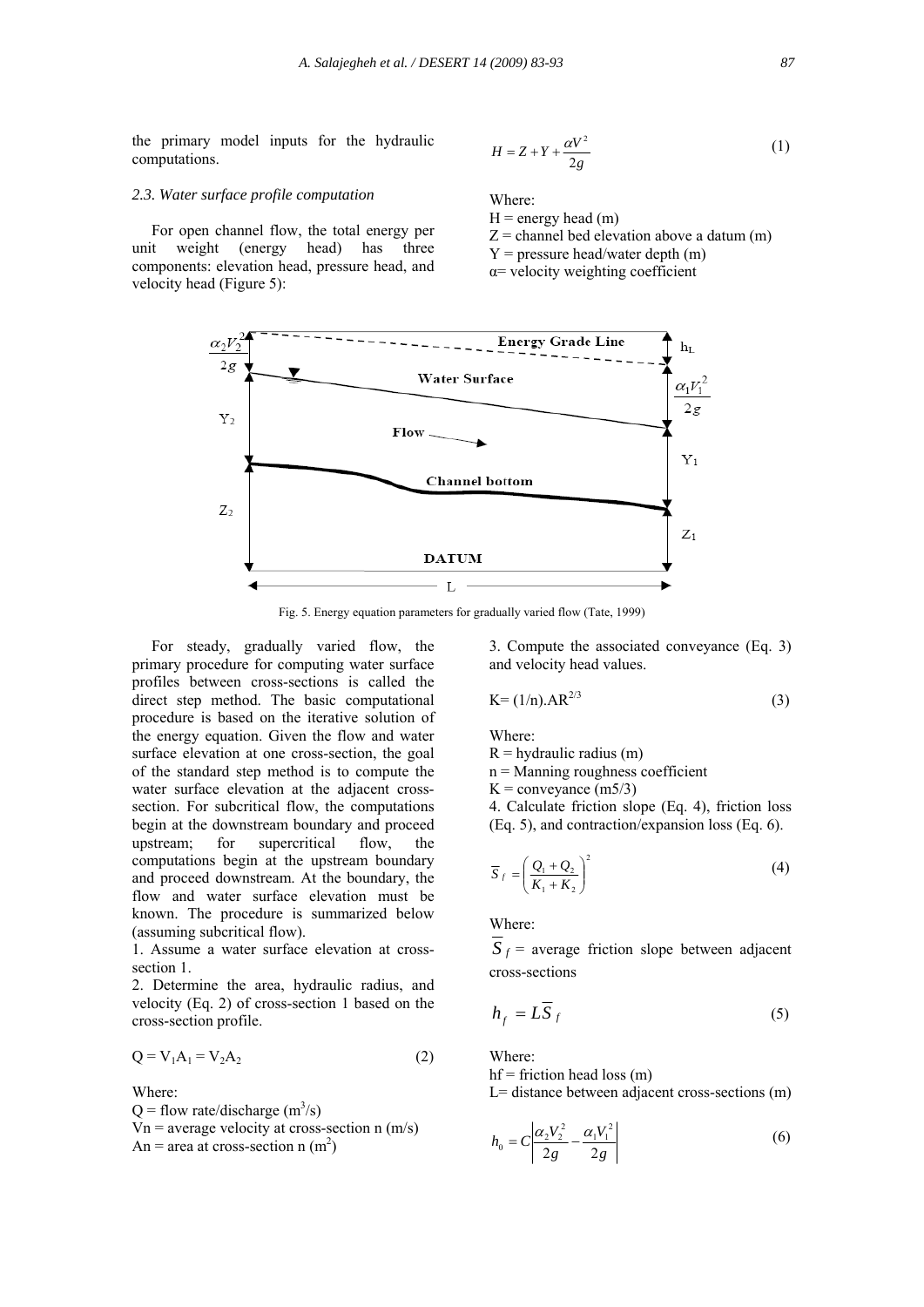Where:

 $ho =$  contraction or expansion head loss  $(m)$  $C =$  contraction or expansion coefficient

5. Solve the energy equation (Eq. 1) for the water surface elevation at the adjacent crosssection.

6. Compare the computed water surface elevation with the value assumed in step 1.

7. Repeat steps 1 through 6 until the assumed and computed water surface elevations are within a predetermined tolerance. To automate the floodplain mapping process, GIS is required to assign map coordinates to the output data. In the following subsection, some basic GIS concepts are introduced.

# *2.4. Geographic Information System*

 The ArcView GIS software package, developed by the Environmental Systems Research Institute, was used as the computer development environment for this research. Specialized ArcView software, called extensions, is required to manipulate and analyze raster and TIN data. The ArcView Spatial Analyst extension is designed for creating, querying, mapping, and analyzing raster data, whereas the 3D Analyst extension is intended for creating, analyzing, and visualizing TINs and three-dimensional vector data (ESRI, 1999).

 The approach is based on assigning map coordinates to stream cross-sections and computed water surface profile data stored in HEC-RAS model coordinates. The procedure consists of five primary steps:

- 1. Data import from HEC-RAS
- 2. Stream centerline definition
- 3. Cross-section georeferencing
- 4. Terrain modeling
- 5. Floodplain mapping

 These steps are discussed in more detail in the following subsections. HEC-RAS and GIS data for the Polasjan River Basin study area are used to illustrate the procedures.

# *2.5. Data import from HEC-RAS*

 To move into the GIS environment, the HEC-RAS output data must be extracted. Because the approach presented herein assumes that input terrain model is not the source of the cross-section descriptions, the GIS data export option in HEC-RAS is not employed. Instead an output report using the File/Generate Report menu option from the HEC-RAS main project window is used. In the resulting report generator window, "Plan Data" and "Geometric Data"

should be checked as the general input data, "Reach Lengths" under the summary column, and "Cross Section Table" under the specific tables output option. If model includes more than one flow profile, the specific profile used for the output report can be selected using the "Set Profiles" button.

 The parameters processed at each crosssection include the following:

• River station (cross-section) number

● Coordinates of the stream center, located at the point of minimum channel elevation

● Floodplain boundary locations, as measured from the stream center

• Bank station locations, as measured from the stream center

- Reach lengths
- Water surface elevation

 For each cross-section, the lateral and elevation coordinates of all points (black squares in Figure 6) are read and stored in an ArcView global variable. Using these points, the coordinates of the point possessing the minimum channel elevation are determined. If there are multiple points possessing the same minimum channel elevation, the lateral coordinate of the channel center is calculated by averaging the lateral coordinates of all points possessing the same minimum elevation. In order to determine the lateral coordinates of the floodplain boundaries, the computed water surface elevation is used. The cross-section coordinates are read from the left end of the cross-section to the right end. When the computed water surface elevation falls between the elevations coordinates of two adjacent points, the coordinates of these bounding points are noted.

$$
x3 = [(z3-z1)*(x2-x1)/(z2-z1)] + x1
$$
 (7)

Where:

 $x1 = left$  bounding point lateral coordinate

z1 = left bounding point elevation coordinate

 $x2$  = right bounding point lateral coordinate

 $z^2$  = right bounding point elevation coordinate

 $x3$  = lateral coordinate of floodplain boundary

 $z3$  = computed water surface elevation

 With the lateral coordinates of the floodplain boundaries known, the lateral distance from the stream center is calculated and stored in an ArcView table. In the same manner, the lateral distance from the bank stations (circles in Figure 6) to the stream center is also calculated and stored in the table along with the elevation coordinates. The remaining cross-section parameters written to the ArcView table are the river station number, any text description of the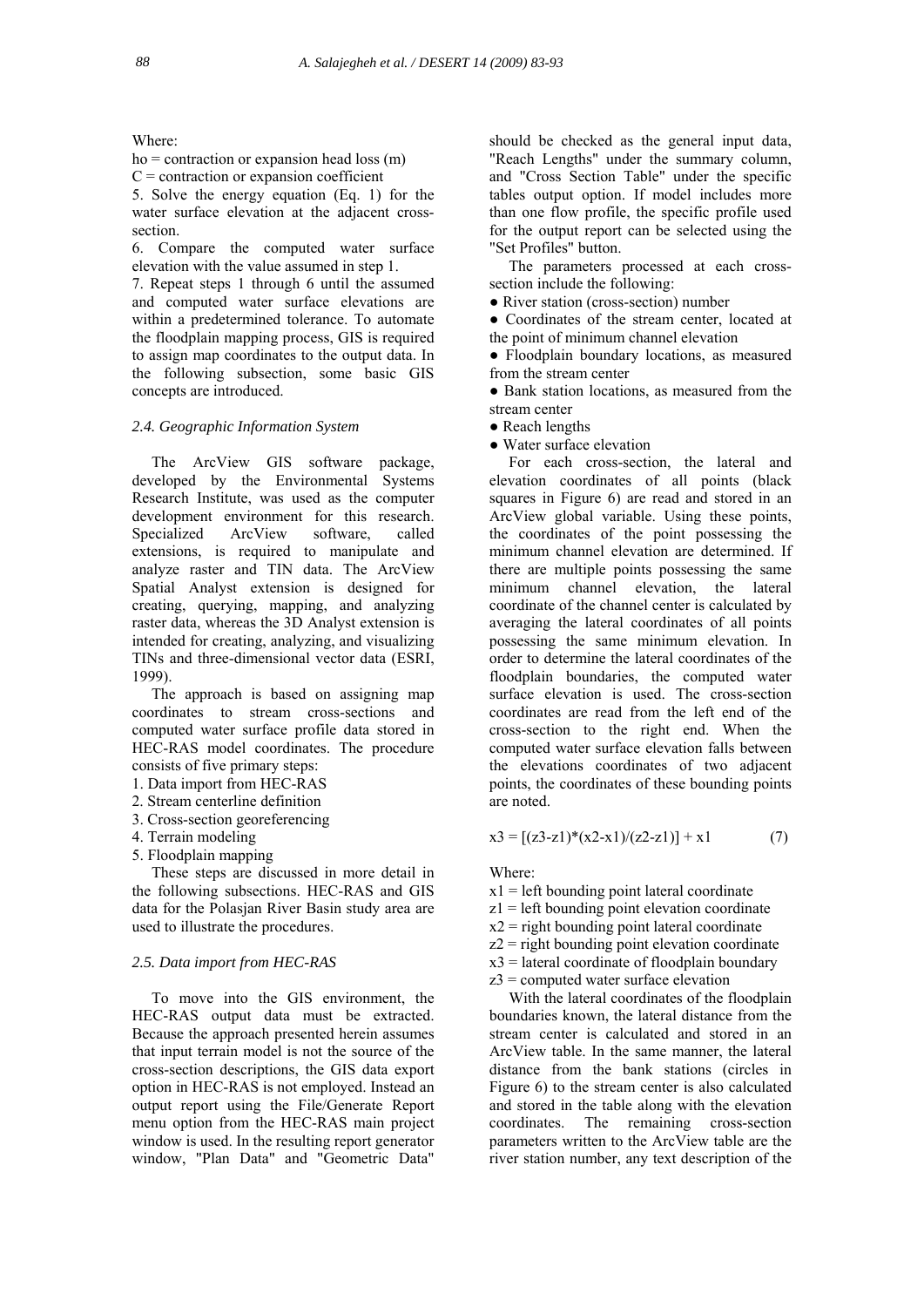crosssection, reach lengths, and the computed water surface elevation. Descriptions of the data stored in each of the columns are provided in Table 1.

 The purpose of the data import step is to transform HEC-RAS output from text file format into a tabular format readable by ArcView. However, the crosssection

coordinates are still tied to the HEC-RAS coordinate system. In order to map the floodplain, the cross-sections must be assigned map coordinates. This requires associating the HEC-RAS stream cross-sections with a geographically referenced digital representation of the stream.



Fig. 6. HEC-RAS cross-section plot The lateral coordinates of the floodplain boundaries are subsequently calculated:

Table 1. Cross-section parameter table data descriptions

| Column Title   | Data Description                                                                                |
|----------------|-------------------------------------------------------------------------------------------------|
| <b>Station</b> | River station number                                                                            |
| Description    | Short text description of the cross-section location (if included in the HEC-RAS geometry file) |
| Type           | Hydraulic structure (bridge or culvert) at the cross-section                                    |
| FloodElev      | Computed water surface elevation                                                                |
| LFloodX        | Lateral distance from the stream center to the left floodplain boundary                         |
| LBankX         | Lateral distance from the stream center to the left bank station                                |
| LBankZ         | Left bank station elevation                                                                     |
| ChannelY       | Cumulative reach length, beginning at the upstream end                                          |
| ChannelZ       | Channel center elevation                                                                        |
| RightBankX     | Lateral distance from the stream center to the right bank station                               |
| RightBankZ     | Right bank station elevation                                                                    |
| RightFloodX    | Lateral distance from the stream center to the right floodplain boundary                        |

# *2.6. Stream centerline definition*

 After importing the HEC-RAS output data into ArcView, it is necessary to link the HEC-RAS stream representation to the digital representation of the stream in ArcView. There are four primary ways to obtain a digital representation of the stream centerline:

#### *2.6.1. Reach files*

 Reach files are a series of national hydrologic databases that uniquely identify and interconnect the stream segments or "reaches" that comprise the nation's surface water drainage system. The databases include such

information as unique reach codes for each stream segment, upstream/downstream relationships, and stream names (where possible).

# *2.6.2. Dem-based delineation*

 Using the capabilities of the ArcView Spatial Analyst extension, a vector stream network can be derived using a DEM as the sole input.

# *2.6.3. Digitize the stream*

 Using either orthophotography or a digital raster graphic (DRG) as base map, the stream centerline can be digitized using tools in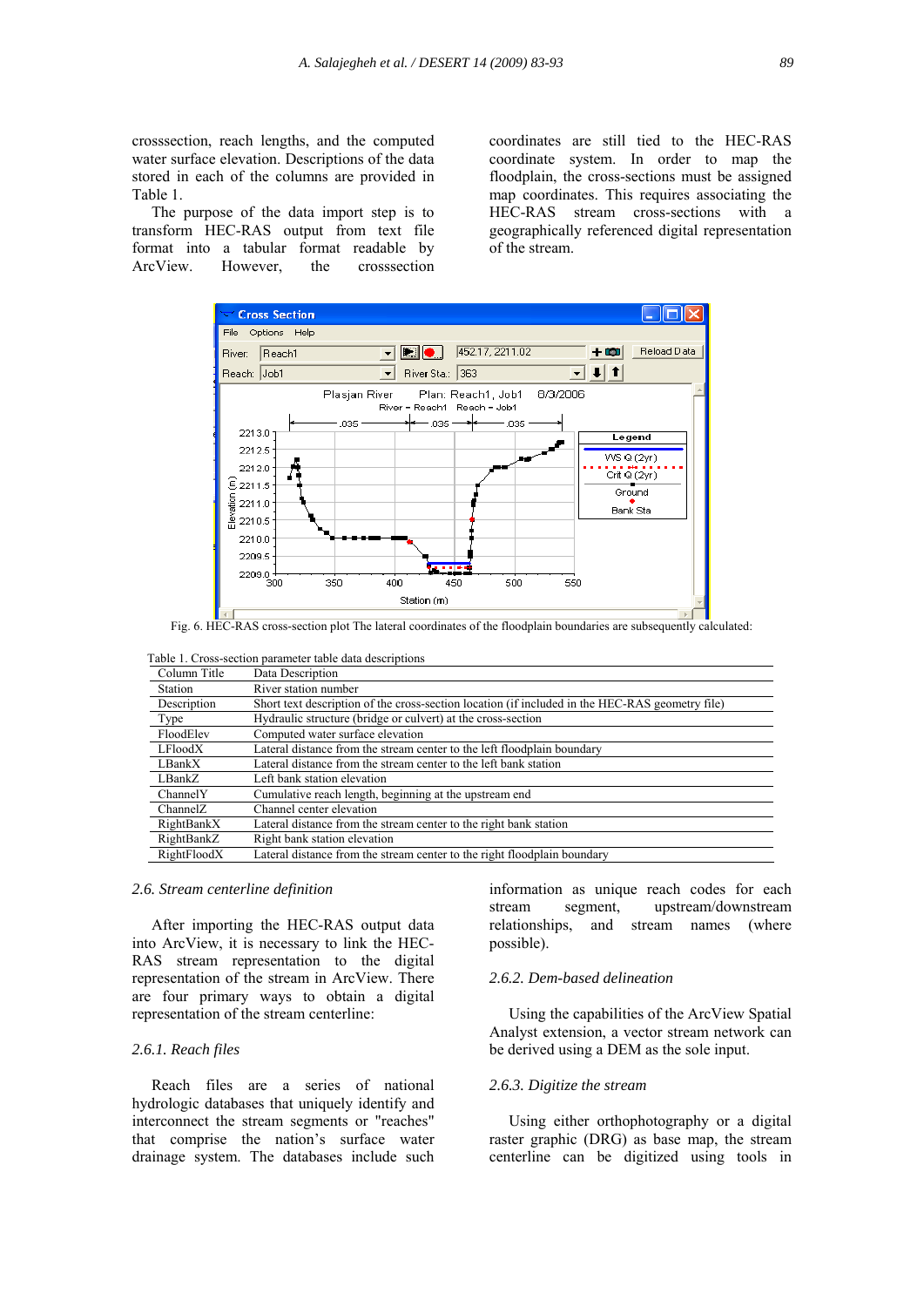ArcView. DRGs are digitized and geographically referenced topographic maps.

# *2.6.4. Land surveys*

 Data representing the stream centerline may be available from land surveys. If this data is tied to a global coordinate system, it can be used as a vector representation of the stream. From the four methods listed above, the first three were evaluated for this study.

# *2.7. Cross-section georeferencing*

 The first step in geographically referencing the cross-sections is to compare the definitions of the RAS stream and their digital counterpart. It is possible for example, that the digital stream centerline is defined to a point previous upstream than the RAS stream, or vice versa. Hence, it is necessary to define the upstream and downstream boundaries of the RAS stream on the digital stream.

#### *2.8. Formation of integrated terrain model*

 In order to produce a floodplain map, accurate topographic information is required. In GIS, the TIN model is the best data model for large-scale terrain representation. The result of the cross-section georeferencing described in the previous subsection is that every vertex of every cross-section is assigned threedimensional map coordinates. The easting and northing coordinates come from the mapping process and the elevation coordinate from the global variable created in the data import step. Using these three-dimensional cross-section points, a TIN model of the stream channel and floodplain can be constructed. Unfortunately, a TIN created solely from this vector data would include the stream channel and floodplain, but not the surrounding landscape. To best represent the terrain, the TIN should include areas both inside and outside the floodplain in order to give a sense of context. The grid (DEM) is the standard data model used for small-scale representation of the general land surface. So in order to create a comprehensive TIN, a method to integrate relatively lowresolution digital elevation model (DEM) data with comparatively higher resolution vector floodplain data is required. By combining the vector and raster data to form a TIN, the intended result is a continuous three-dimensional landscape surface that contains additional detail in stream channels. This approach was employed to form the TIN terrain model.

# *2.9. Floodplain mapping*

 With the terrain model complete, the final step is to delineate the floodplain. HEC-RAS represents stream floodplains as a computed water surface elevation at each cross-section. During the data import step, these elevations, along with the distance from the stream centerline to the left and right floodplain boundaries, are brought into ArcView and stored in the crosssection parameter table. As inputs, the script requires the cross-section line theme and the crosssection parameter table. The output is a line theme that is identical to the crosssection theme in location and orientation. Using the water surface profile at each crosssection, a TIN representing the entire floodwater surface can be constructed using the Surface/Create TIN from Features menu option in ArcView. The water surface lines are used as breaklines, and the cross-section bounding polygon is used to bound the aerial extent of the water surface.

When viewed in conjunction with the terrain TIN, flooded areas can be seen. The threedimensional floodplain view is quite useful for floodplain visualization.

# **3. Results and discussion**

# *3.1. Data generation*

 For flood analysis, daily maximum flows of Savaran hydrometric station were used to data development and generation in Polasjan station and statistical period length increased to 27 years.

# *3.2. Flow estimation and T- years*

 Hydrological frequency analysis is one of the essential tasks in hydrological engineering design. It is the work of determining the magnitudes of hydrological variables corresponding to given frequencies or recurrence intervals. In probability distributions within hydrology different methods are used. (Salajegheh et al., 2008).

 In order to investigation of suitable probability distribution for peak series, by using of ordinary moment and maximum likelihood methods through hydrometric station of Polasjan which existing in region, suitable probability distributions were determined. According to results for peak series, LP3 distribution and maximum likelihood method, Extreme value type 1 distribution and ordinary moment method, LN2 distribution and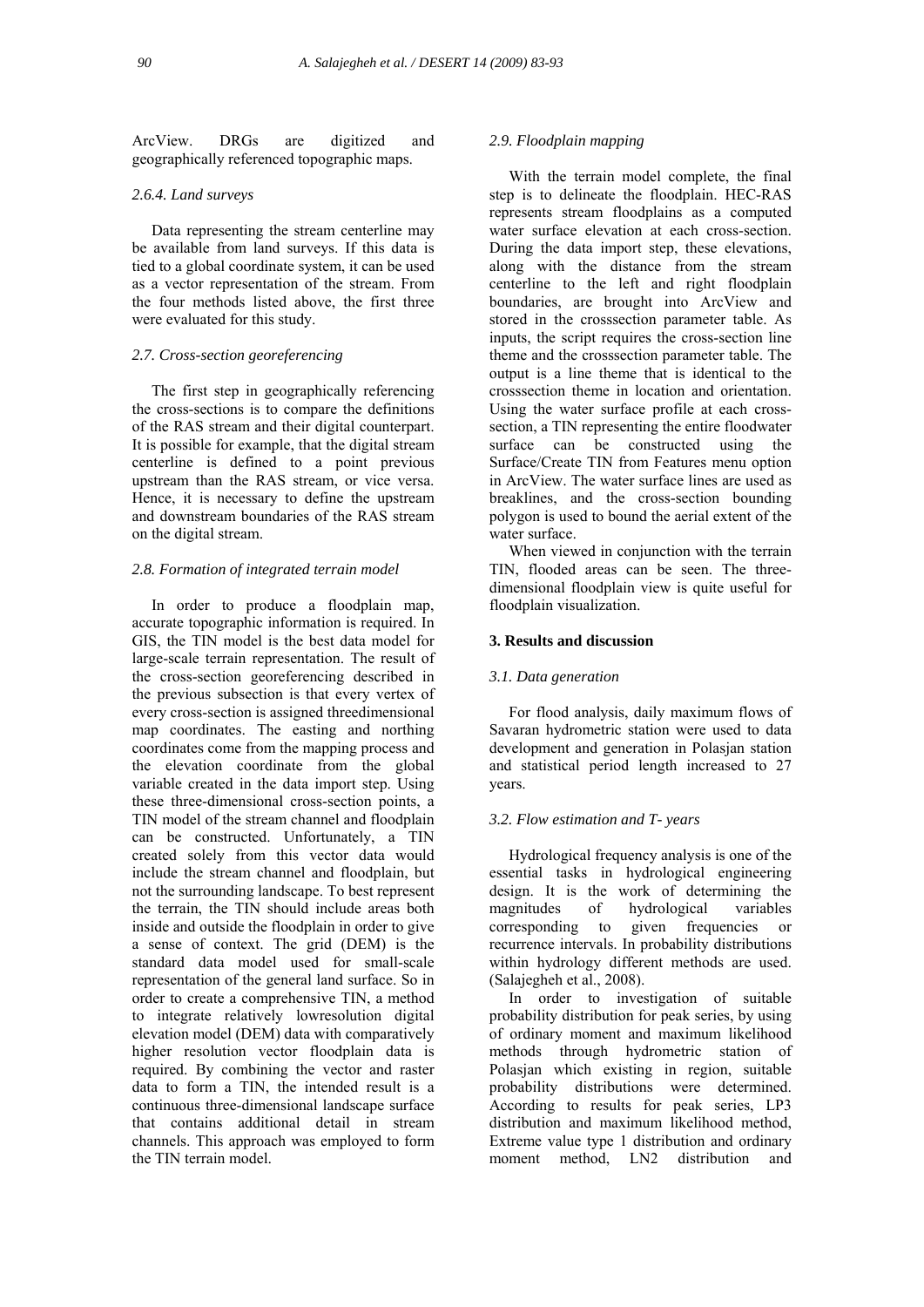maximum likelihood method and LP3 distribution and ordinary moment method, have been suitable distinguished for 2, 5, 10, 25, 50 and 100 years, respectively (Table 2).

|  |  | Table 2. Suitable probability distributions, methods and estimated T-Years for peak series |
|--|--|--------------------------------------------------------------------------------------------|
|  |  |                                                                                            |

| T-Years | Suitable Probability Distribution | Suitable Method    | Estimated T-Years $(m3/s)$ |
|---------|-----------------------------------|--------------------|----------------------------|
|         | ∟P3                               | Maximum likelihood | 5.65                       |
|         | EV1                               | Ordinary moment    | 22.77                      |
| 10      | LN2                               | Maximum likelihood | 35.55                      |
| 25      | LP3                               | Ordinary moment    | 42.84                      |
| 50      | LP3                               | Ordinary moment    | 47.55                      |
| 100     | P <sub>3</sub>                    | Ordinary moment    | 71.29                      |

# *3.3. Manning's coefficients*

 Manning's, contraction and expansion coefficient was determined based on Chow's method and Zaiandab Consulting Company studies in Polasjan River. Regarding to Chow's method and Zaiandab Consulting Company studies Manning's coefficient was obtained 0.035.

# *3.4. TIN model*

 In order to produce a floodplain map, accurate topographic information is required. In GIS, the TIN model is the best data model for large-scale terrain representation. Using 1/25000 topographic maps a TIN model of the stream channel and floodplain was constructed for Polasjan River Basin.



Fig. 7. TIN surface model

#### *3.5. Hydraulic analysis and flood mapping*

 HEC-RAS using dates such as flow rate with difference return periods, Manning's coefficient, etc. was presented much outputs such as hydraulic radius, water surface profile, flow velocity, stage-discharge relation, water critical depth, wetted perimeter and area and kind of flow regime for each cross-section (figure 8). After importing, the HEC-RAS output data into ArcView and create link the HEC-RAS stream representation to the digital representation of the stream in ArcView. Using the procedure detailed in previous, a TIN terrain model and raster floodplain map was developed. Flood mapping studies usually carried out for up to 25-years but in Polasjan River because of farms around the river that flood is damaging for them; flood mapping was carried out for down 25-years too. So flood map simulated for six return periods in Polasjan River Basin (Figure 9).

Table 3. Flood extend for each T-Years

| ibic 9. i 1000 catello ibi caell 1-1 cais |  |             |  |     |         |     |  |
|-------------------------------------------|--|-------------|--|-----|---------|-----|--|
| Y ears<br>. .                             |  |             |  | رے  |         | 100 |  |
| (ha)<br>∴lood extend                      |  | AO.<br>40.1 |  | т.∠ | ، ز. ر. |     |  |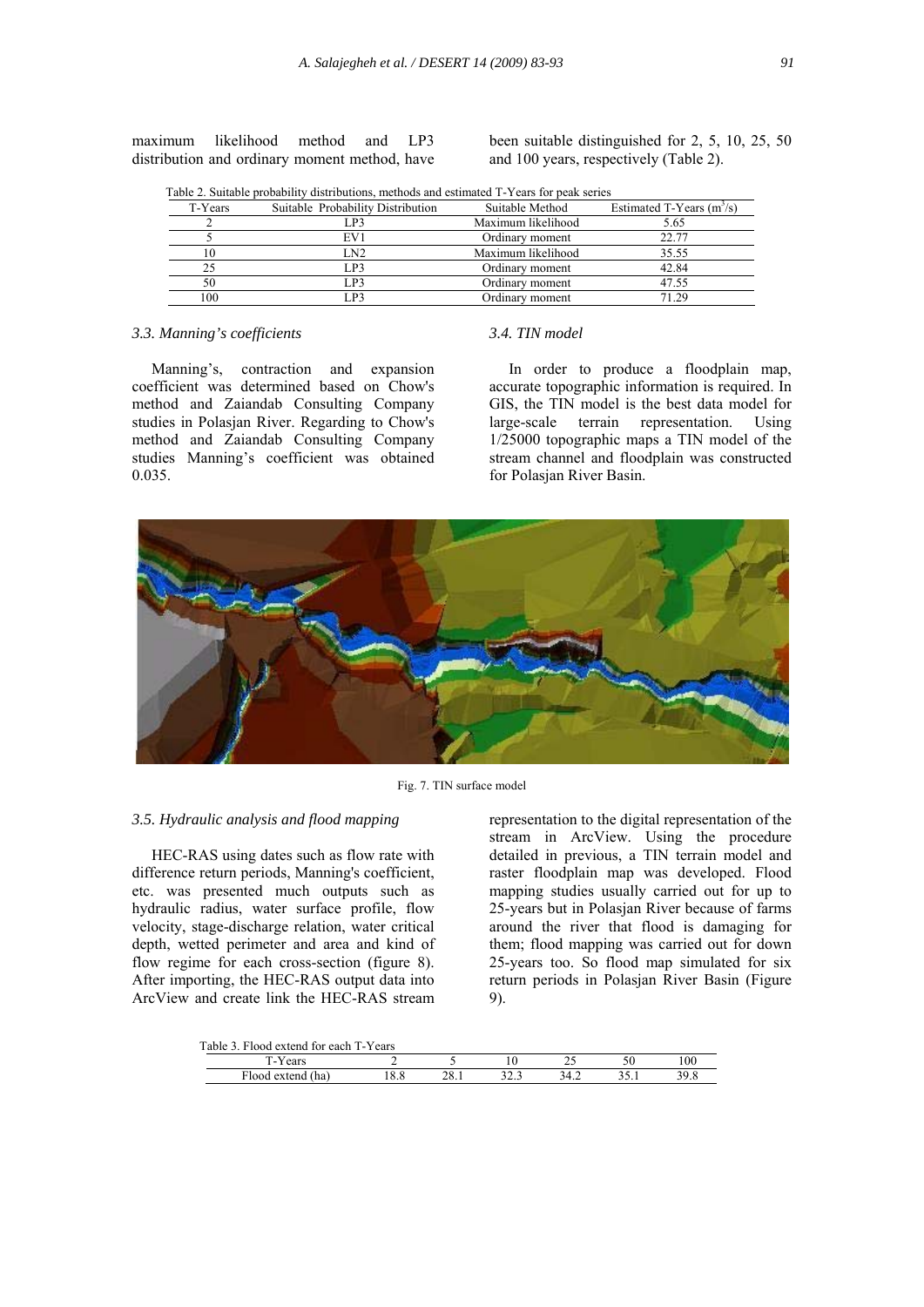

Fig. 8. Critical depth for T-Years



Fig. 9. Water surface profile for T-Years



Fig. 10. Three-dimensional floodplain extents for T-Years